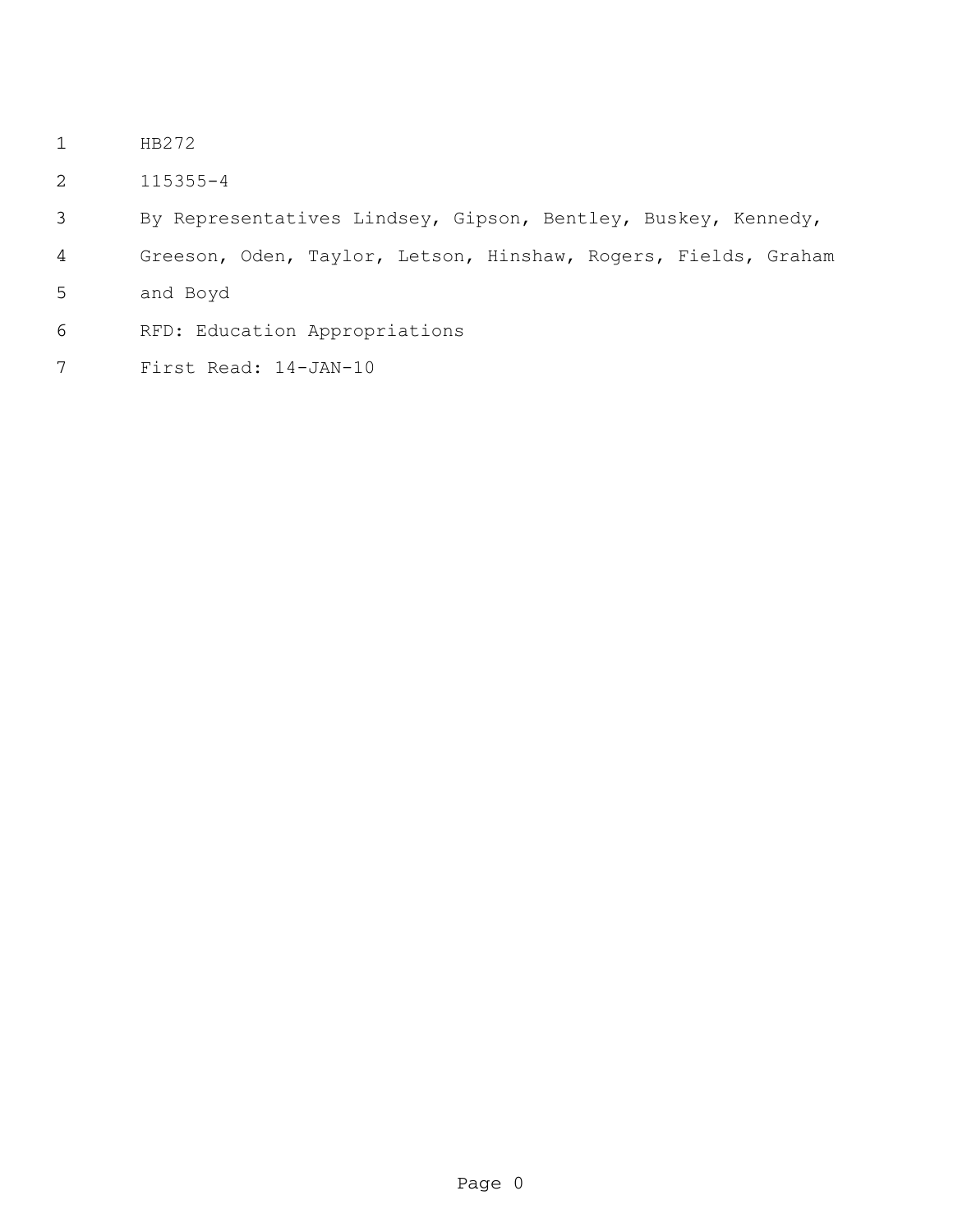HB272

ENROLLED, An Act,

 To make an appropriation of \$9,703,990 from the Education Trust Fund to Tuskegee University in Tuskegee, Alabama for the support and maintenance of the educational program of the institution, for the fiscal year ending September 30, 2011; to provide that the appropriation is subject to certain provisions of the Code of Alabama 1975; to require an operations plan and an audited financial statement 10 prior to the release of any funds; and to require an end of year report.

BE IT ENACTED BY THE LEGISLATURE OF ALABAMA:

 Section 1. Tuskegee University has a unique relationship to the State of Alabama. Due to the unique nature of the circumstances related to the establishment and development of Tuskegee Institute which differs from that of private schools and colleges receiving funds from the state and from the state's public colleges and universities, the institution should be afforded a unique treatment relative to funding from the Education Trust Fund. Tuskegee Institute was established by an act of the Legislature in 1881 and separately incorporated by an act of the Legislature in 1892; the Governor appoints five commissioners who serve as voting 24 members on the Tuskegee Board; and the State Superintendent of Education serves as an ex officio voting commissioner on the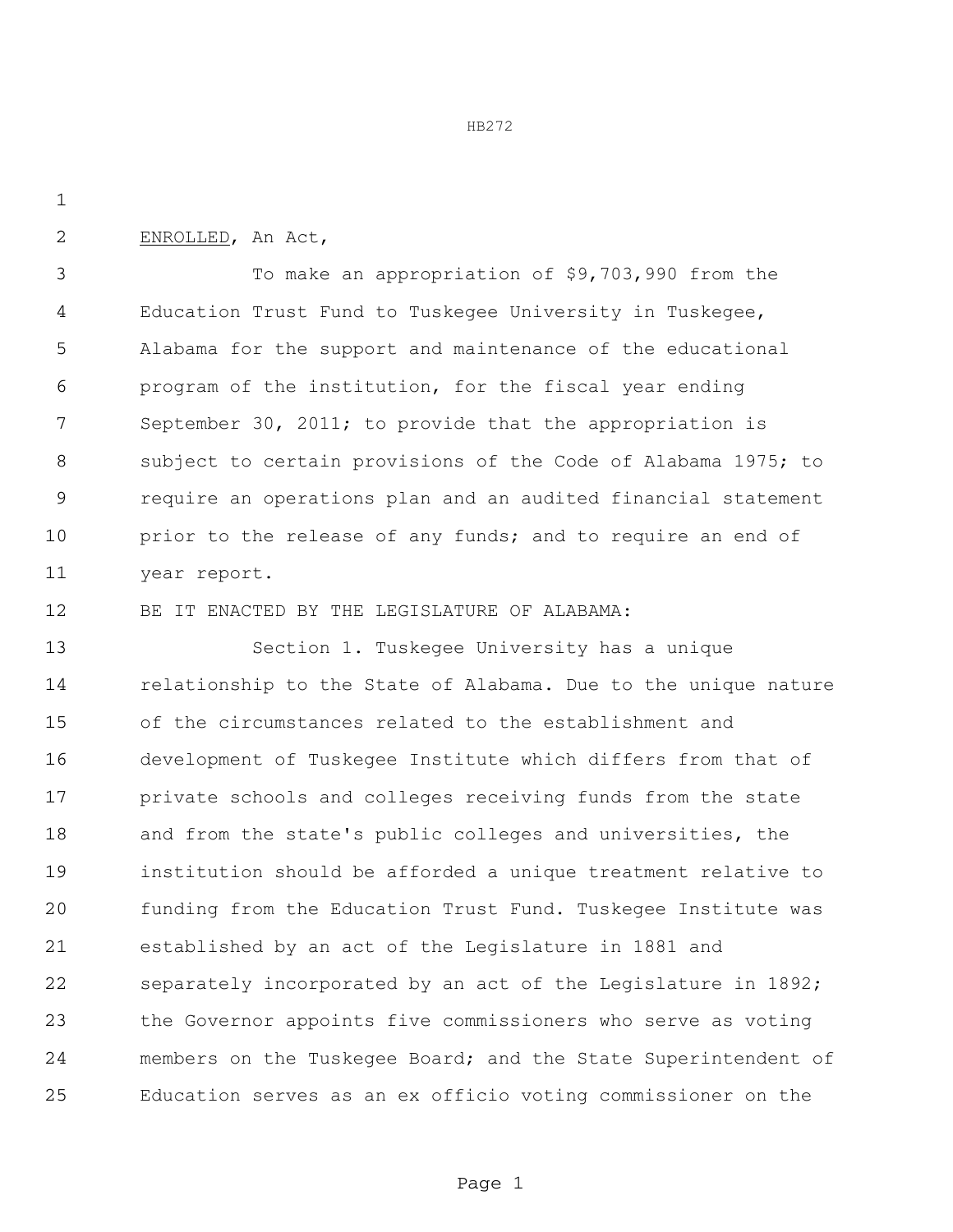Tuskegee Board. Tuskegee has received appropriations from the Legislature since 1881. Being a private institution as well as a state related and supported institution, it is deemed that Tuskegee University should be funded accordingly and not as the private schools and colleges nor as the state public colleges and universities are funded.

 Section 2. There is hereby appropriated the sum of \$9,703,990 from the Education Trust Fund to Tuskegee University in Tuskegee, Alabama for the support and maintenance of the educational program of the institution, for 11 the fiscal year ending September 30, 2011. Of the above appropriation, at least \$1,414,586 shall be expended for the agricultural research and extension service state match.

 Section 3. The above appropriation is made for the support of public education in Alabama and for the support and maintenance of the above program. The appropriation shall be subject to the provisions, terms, conditions, and limitations of the Budget and Financial Control Act, Section 41-4-80 et seq., Code of Alabama 1975, the provisions of The Budget Management Act of 1976, Section 41-19-1 et seq., Code of Alabama 1975, and any other provisions of this act.

 Section 4. (a) Prior to the release of any funds appropriated under this act the following reports shall be submitted:

## HB272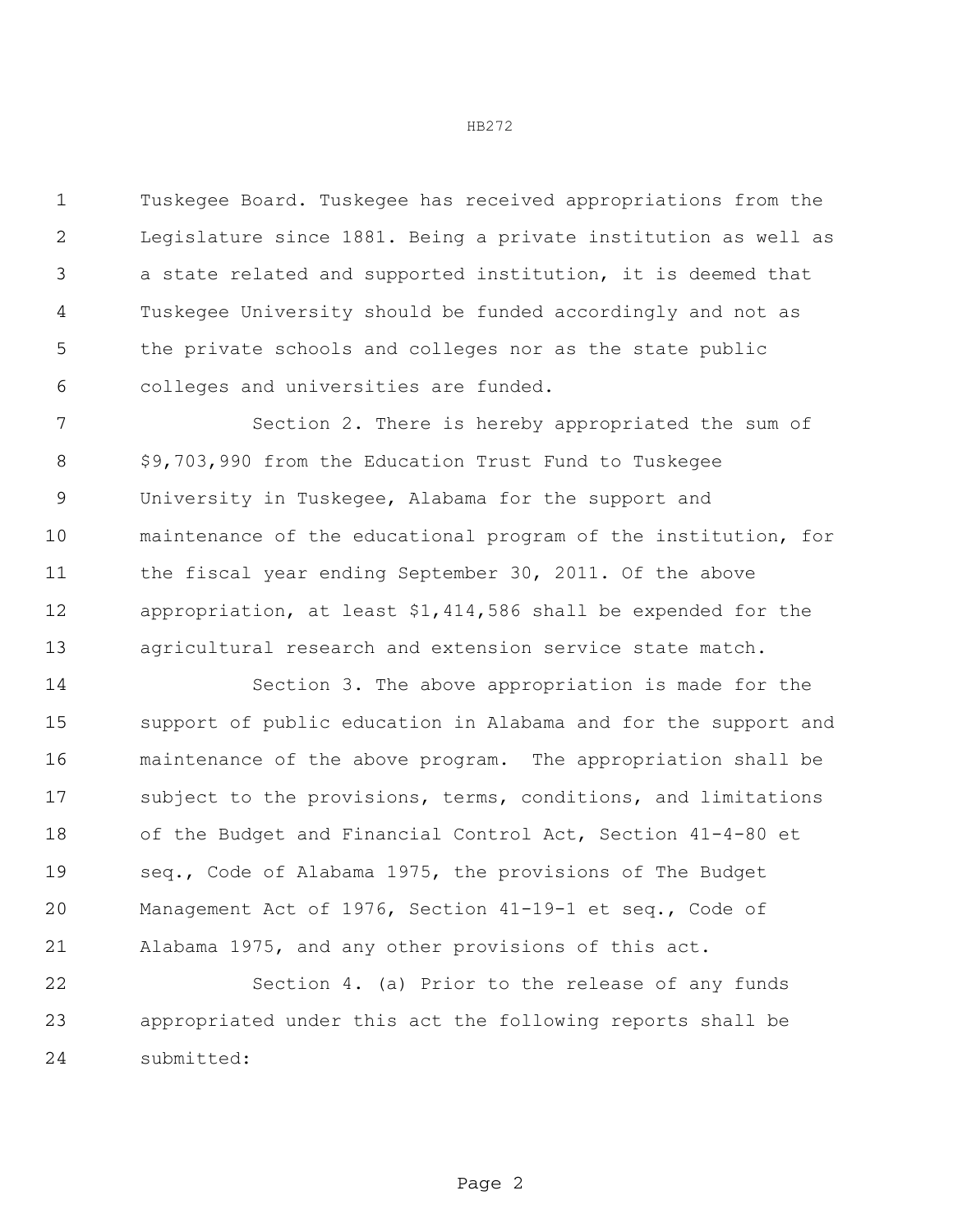(1) An operations plan for the fiscal year 2010-2011, including goals and measurable performance indicators, shall be submitted to and approved by the Director of Finance, as provided for state agencies in Section 41-19-10 of the Code of Alabama 1975. (2) An audited financial statement for all operations during the fiscal year 2008-2009. (b) It is the intent that funds appropriated for fiscal year 2010-2011 shall be released by the Director of Finance following receipt of the above reports. (c) In addition, quarterly reports shall be made to the Director of Finance relating actual expenditures and accomplishments to planned expenditures and accomplishments. An end of year performance report for the fiscal year 2010-2011 shall be made to the Director of Finance stating the work accomplished and the services provided and the costs of accomplishing the work and providing the services, citing meaningful measures of program effectiveness and costs, as is required for state agencies in Section 41-19-11 of the Code of Alabama 1975.

 (d) The Director of Finance shall forward a copy of all required reports to the Joint Fiscal Committee in a timely manner.

 Section 5. This act shall become effective October 1, 2010.

HB272